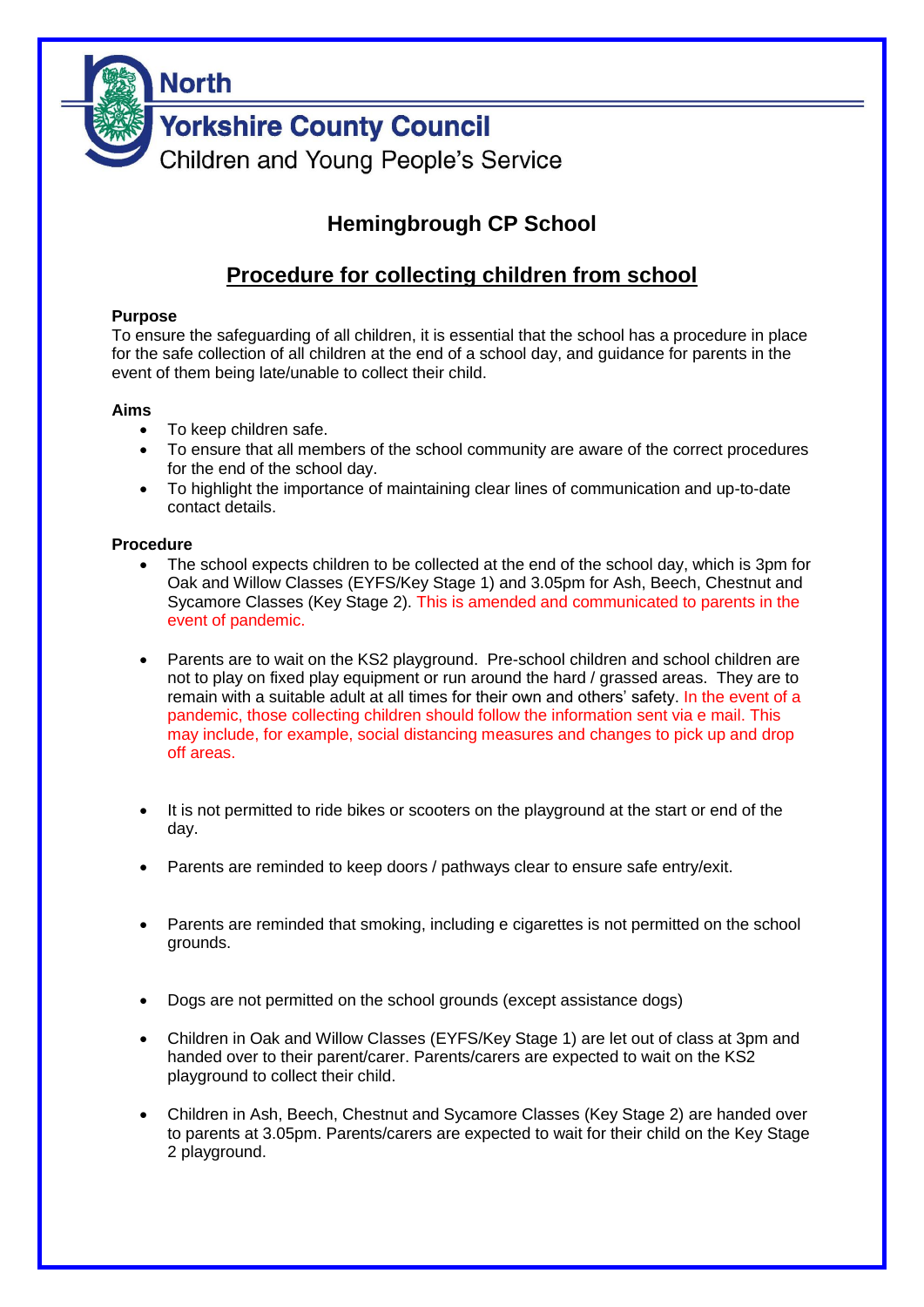

- Children in KS2 classes may walk home on their own, but we require written permission for them to do so. Children who do not have permission are handed over to parents (as above). Children walking home alone are walked to the playground by a member of staff.
- Children who do not have permission to walk home alone will be handed over to a parent/carer
- Any child not collected on time will be taken to the main office and should be collected from there.
- Please refer to **Guidance for Parents** within this policy for the procedure beyond this point.
- After School Clubs all children should be collected from After School Clubs unless the member of staff running the club has been notified in writing that the child may walk home on their own. In the winter months, we ask all children to be collected by a suitable adult.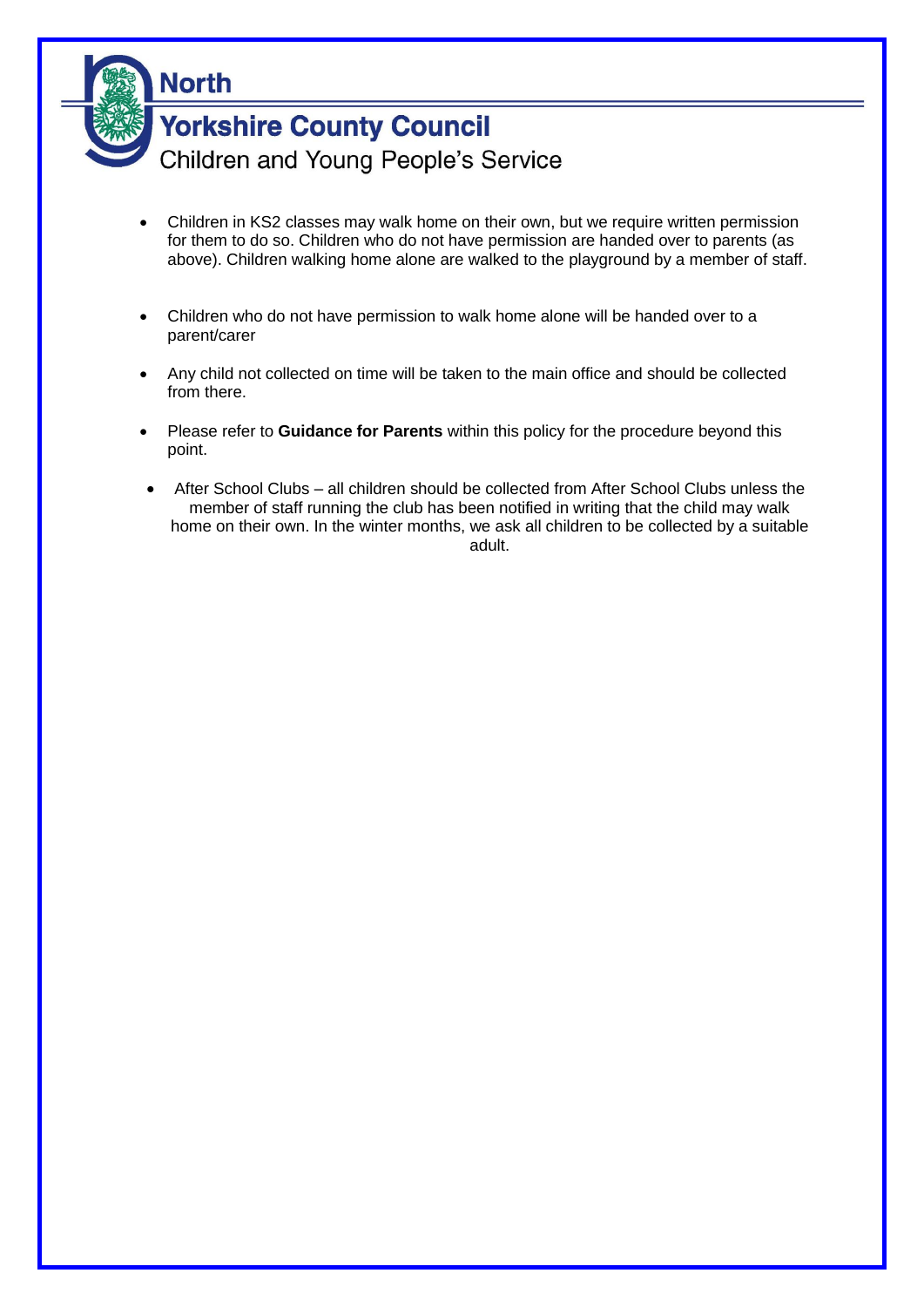

### **Guidance for parents/carers in the event of a parent/carer not arriving to collect their child at the end of the school day**

**As a parent/carer, it is your responsibility to ensure that your child is collected at the end of the school day.**

**Please ensure that the school has up-to-date telephone numbers to contact you in an emergency.** 

- If you are unexpectedly delayed and are unable to collect or will be late collecting your child from school, please contact the school immediately (*01757 638266)*
- If you arrange for another adult to collect your child, you must let the school know the details of that person.
- If you or an identified adult have not arrived by 4pm to collect your child, the school may need contact the Customer Service Centre (Children's Social Care).

### **If a parent/carer does not arrive to collect their child at the end of the school day and the school has not been made aware of alternative arrangements, school will take the following steps:**

- **1.** The teacher will bring the child/children inside and ensure they are supervised.
- **2.** A member of staff will check with the office whether the parent/carer has telephoned and left instructions or an estimated time of arrival.
- **3.** If no contact has been made by the parent/carer, staff will attempt to contact the parent/carer and the emergency contact by telephone.
- **4.** Where appropriate, a member of staff will sensitively ask the child whether there is a reason that could account for their parent/carer being late.
- **5.** Where appropriate, a member of staff will ask the child if they have any additional contact information.
- **6.** School will continue to try and contact the parent/carer and the emergency contact/s.
- **7.** If contact cannot be made with the parent/carer or the emergency contact/s by 4pm, school may contact the Customer Service Centre (Children's Social Care).
- **8.** In an emergency, school will contact the police.

**We will not allow your child to be taken home by another adult unless this has previously been arranged by the parent / carer and s/he has given us permission.**